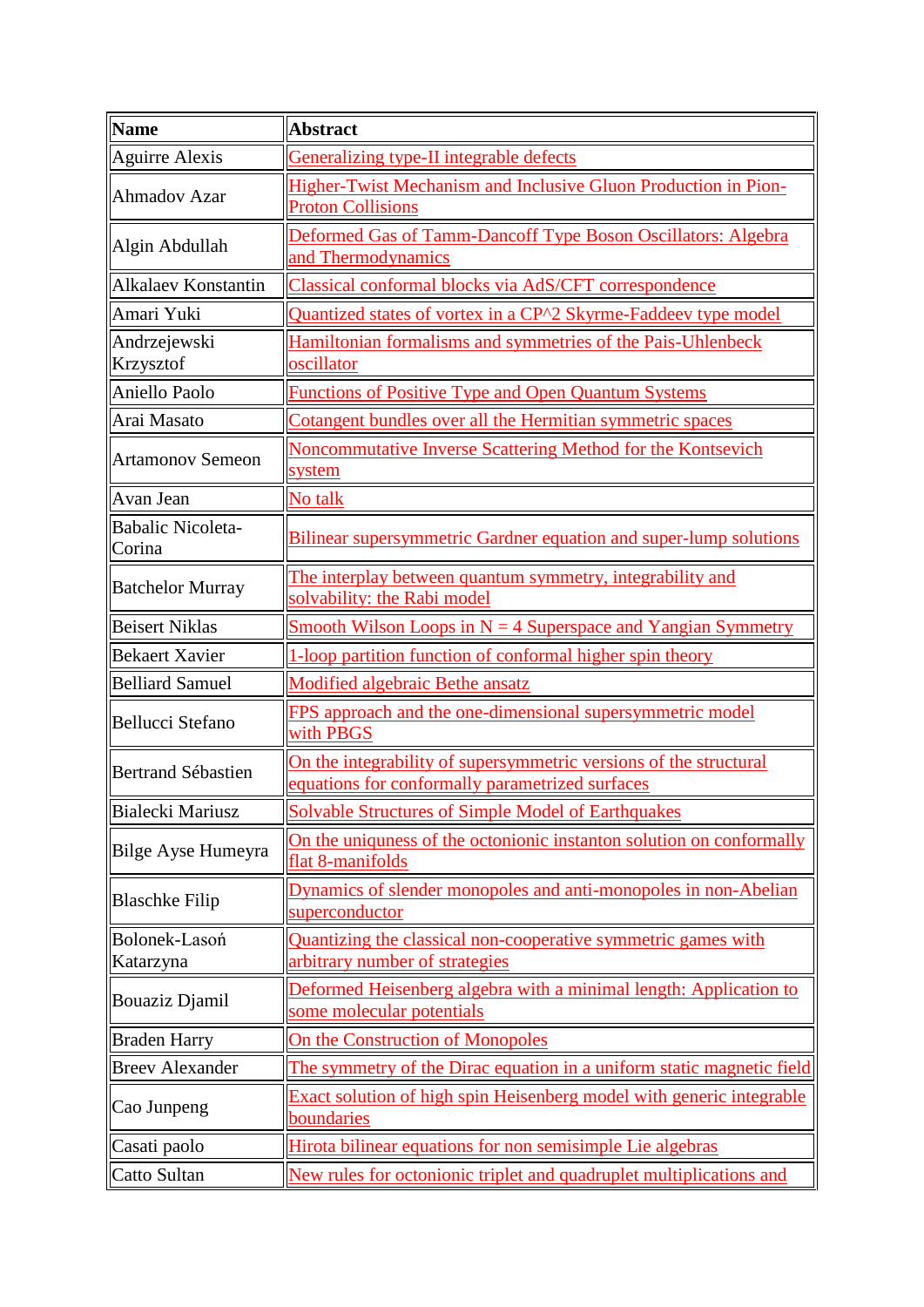|                               | applications in high energy physics                                                                                                  |
|-------------------------------|--------------------------------------------------------------------------------------------------------------------------------------|
| Dabrowski Ludwik              | Towards quantum Borsuk-Ulam and Brouwer fixed point theorems                                                                         |
| Davydov Evgeny                | <b>Cosmology in Horndeski Gravity</b>                                                                                                |
| de la Rosa Gomez<br>Alejandro | Yangian symmetry in the open Hubbard model                                                                                           |
| de Leeuw Marius               | <b>One-point Functions in Defect CFT and Integrability</b>                                                                           |
| Deriglazov Alexei             | Worldline geometry probed by spinning particle                                                                                       |
| Derkachov Sergey              | From principal series to finite-dimensional solutions of the Yang-<br><b>Baxter equation</b>                                         |
| Dimakis Nikolaos              | <b>Contact symmetries of constrained quadratic Lagrangians</b>                                                                       |
| Doikou Anastasia              | <b>Scattering in twisted Yangians</b>                                                                                                |
| Doliwa Adam                   | <b>Non-commutative Yang-Baxter maps</b>                                                                                              |
| Du Jie                        | Quantum linear supergroups and their canonical bases                                                                                 |
| El Deeb Omar                  |                                                                                                                                      |
| <b>Gimeno Vicent</b>          | Counting symmetries of a quantum system via a geometric approach                                                                     |
| Gnatenko Khrystyna            | Physical systems in a space with noncommutativity of coordinates                                                                     |
| Görbe Tamás F.                | <b>Equivalence of two sets of deformed Calogero-Moser Hamiltonians</b>                                                               |
| Gorska Katarzyna              | The fractional differential equation and Levy stable distribution                                                                    |
| <b>Gusev Alexander</b>        | Metastable states of clusters tunneling through repulsive barriers                                                                   |
| Hakobyan Manush               | Exact solvability of the Schrödinger and Klein-Gordon equations in<br>terms of Heun class of functions                               |
| <b>Hecht Reimar</b>           | A Quantum Double for centrally extended sl(2 2)                                                                                      |
| Herrera Aguilar<br>Alfredo    | Nonlinear anisotropic symmetries in conformal quantum mechanics<br>and diffusion equation                                            |
| Hnatic Michal                 | No talk                                                                                                                              |
| Hoque Md Fazlul               | Family of N-dimensional superintegrable systems and quadratic<br>algebra structures                                                  |
| Chicherin Dmitry              | Elliptic solutions of the Yang-Baxter equation                                                                                       |
| <b>Chizhov Alexey</b>         | Vibron properties in quasi 1D molecular structures: the case of two<br>parallel unshifted macromolecuar chains                       |
| Ida Cristian                  | Leafwise anti-Kahlerian metrics and Einstein equations                                                                               |
| <b>Isaev Alexey</b>           | Idempotents for Birman-Murakami-Wenzl algebras and reflection<br>equation                                                            |
| Ishkhanyan Artur              | Exact solvability of the Schrödinger and Klein-Gordon equations in<br>terms of Heun class of functions                               |
| Ishkhanyan Tigran             | Series expansions of the solutions of the Heun equations in terms of<br>confluent, ordinary and generalized hypergeometric functions |
| Ivanov Evgeny                 | <b>\$SU(2 1)\$ Supersymmetric Mechanics</b>                                                                                          |
| Jadczyk Arkadiusz             | Random walk on quantum blobs                                                                                                         |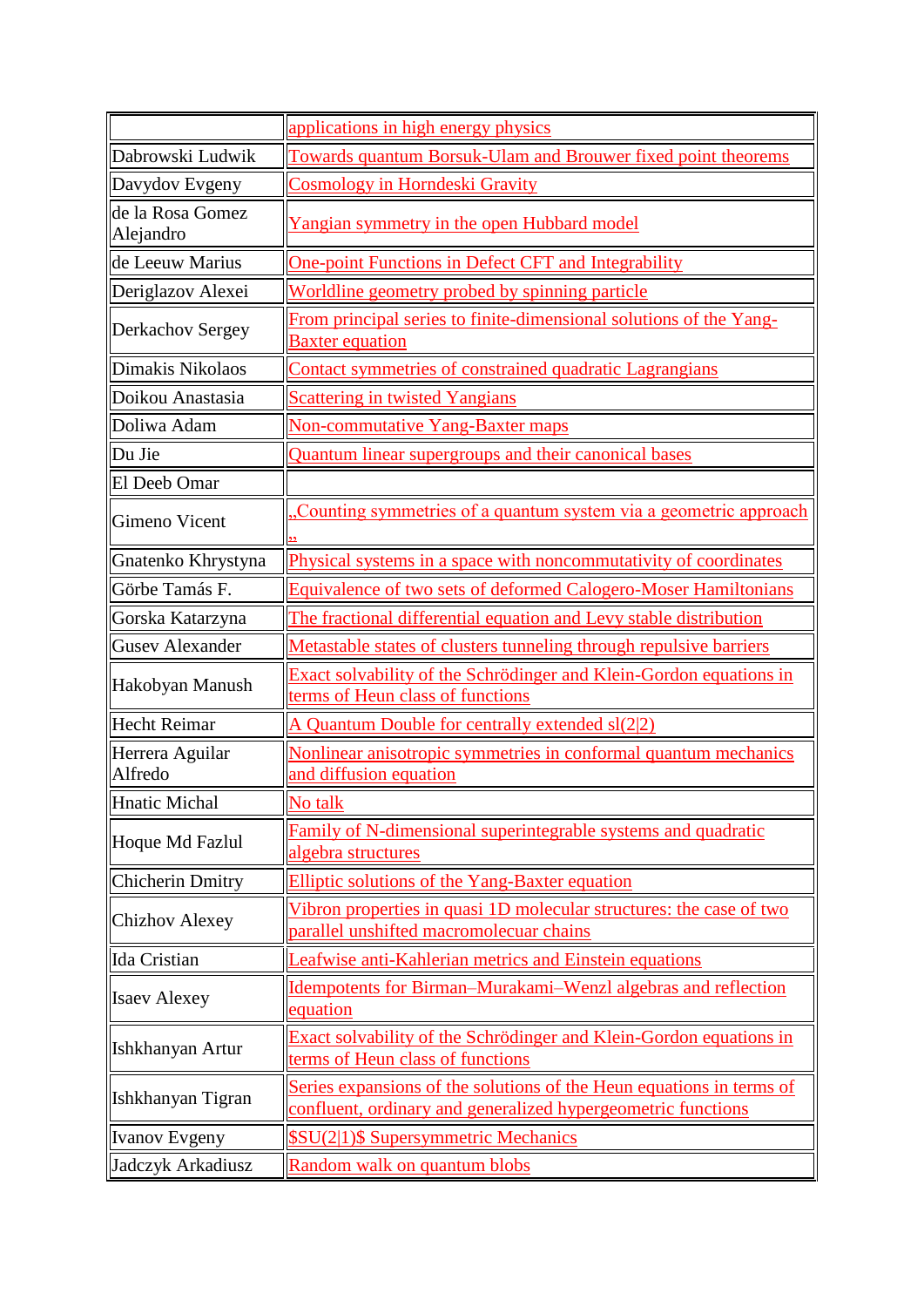| Jakubczyk Paweł                  | <b>Entanglement of magnons in the Heisenberg ring</b>                                                                 |
|----------------------------------|-----------------------------------------------------------------------------------------------------------------------|
| Jakubczyk Dorota                 | Some results in the one-dimensional attractive Hubbard model.                                                         |
| Jakubsky Vit                     | Spectrally isomorphic Dirac systems: graphene in electromagnetic<br><u>field</u>                                      |
| Kameyama Takashi                 | Minimal surfaces in \$q\$-deformed AdS\$_5 \times \$S\$^5\$                                                           |
| Kassandrov Vladimir              | <b>Quaternion Analyticity, Twistor Structures and Conservative Multi-</b><br><b>Particle Dynamics</b>                 |
| <b>Kirschner Roland</b>          | Yang-Baxter relations with orthogonal and symplectic symmetries                                                       |
| <b>Kiselev Arthemy</b>           | Deformation quantisation of fields                                                                                    |
| Krivonos Sergey                  | D-branes within coset approach                                                                                        |
| Labuz Miroslaw                   | A test for Bethe Ansatz solution of XXX model for magnetic<br>heptagonal ring                                         |
| Lee Jen-Chi                      | <b>Biquaternion Construction of Non-Compact SL(2,C) Yang-Mills</b><br><b>Instantons</b>                               |
| Liverts Evgeny                   |                                                                                                                       |
| Lukierski Jerzy                  | Real and pseudoreal forms of D=4 Euclidean (super)algebras and<br>classical r-matrices.                               |
| Matsui Chihiro                   | Multi-state extension of the asymmetric simple exclusion processes                                                    |
| Matsumoto Takuya                 | Deformations of $T^{(1,1)}$ \$ as Yang-Baxter sigma models                                                            |
| Mattelliano Massimo              | no talk                                                                                                               |
| McLoughlin Tristan               | <b>Integrable Form Factors and AdS/CFT</b>                                                                            |
| Megias Eugenio                   | A holographic realization of light dilatons                                                                           |
| <b>Melas Evangelos</b>           | First results on the representation theory of the Ultrahyperbolic BMS<br>group $UHB(2,2)$                             |
| <b>Meneses-Torres</b><br>Claudio | Abelianization of Fuchsian systems and the volumes of moduli spaces<br>of parabolic bundles in genus 0                |
| Mignemi Salvatore                | no talk                                                                                                               |
| Miyanishi Yoshihisa              | Notes on Feynman path integral-like methods of quantization on<br>Riemannian manifolds                                |
| Mizrahi Eti                      | Classification of evolution equations with trivial and nontrivial<br>\$\rho^{(3)}\$:An Application of "Level Grading" |
| <b>Molev Alexander</b>           | <b>Higher Sugawara operators</b>                                                                                      |
| <b>Natanzon Sergey</b>           | Symmetric solutions of the dispersionless 2D Toda hierarchy,<br>Hurwitz numbers and conformal dynamics.               |
| Nazmitdinov Rashid               | <b>Symmetry effects in mesoscopic systems</b>                                                                         |
| Nepomechie Rafael                | Counting solutions of Bethe's equations                                                                               |
| Nirov Khazret                    | Quantum affine algebras and functional relations                                                                      |
| Nishino Akinori                  | Exact scattering eigenstates for double quantum-dot systems                                                           |
| Nistico Giuseppe                 | group theoretical approach to quantum interaction                                                                     |
|                                  | O Buachalla Réamonn The Noncommutative K\"ahler Geometry of the Quantum                                               |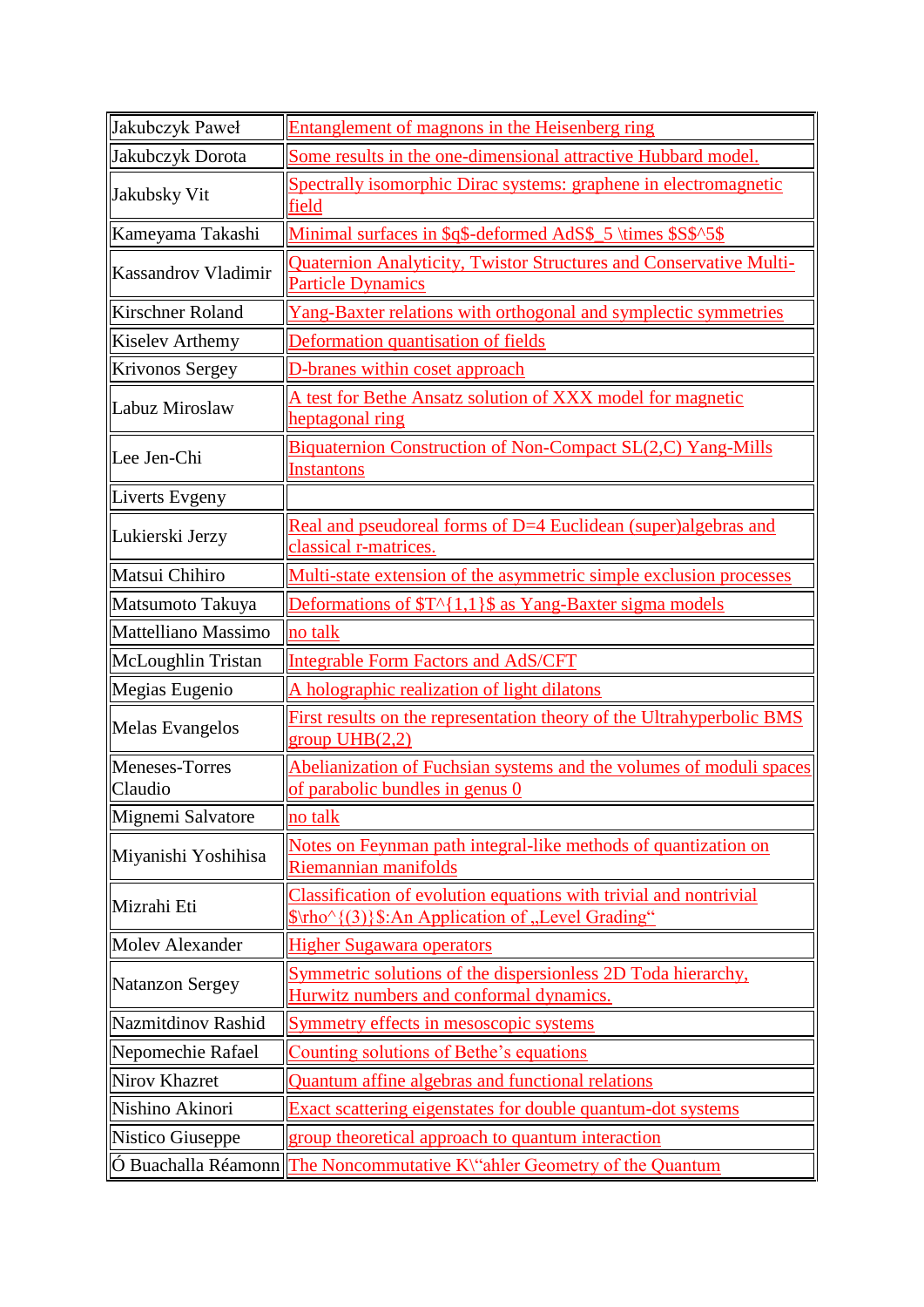|                                | <b>Grassmannians and \$q\$-Deformed Schubert Calculus</b>                                                                  |
|--------------------------------|----------------------------------------------------------------------------------------------------------------------------|
| Ould Moustapha<br>Mohamed Vall | The 2d Liouville and the Morse Potentials                                                                                  |
| Panella Orlando                | Quantum phase transitions in the non commutative Dirac Oscillator                                                          |
| Petkova Valentina              | 3-point functions in Toda CFT and related braiding matrix                                                                  |
| Piatek Marcin                  | 2d CFT/Gauge/Bethe correspondence and solvable quantum-<br>mechanical systems                                              |
| Pietrykowski Artur             | Irregular blocks, $\mathcal{N}=2\$ gauge theory and Mathieu system                                                         |
| Pimenta Rodrigo                | Modified algebraic Bethe Ansatz for the XXX Heisenberg chain on<br>the segnent: towards scalar product.                    |
| Poletaeva Elena                | On Yangians and Finite W-algebras                                                                                          |
| Polyakov Dimitri               | <b>Solutions in Bosonic String Field Theory and AdS Higher Spin</b><br>Algebra                                             |
| Ponomarev Dmitry               | Towards holographic higher-spin interactions                                                                               |
| Prolhac Sylvain                | Current fluctuations for totally asymmetric exclusion on the<br>relaxation scale                                           |
| Pupasov-Maksimov<br>Andrey     | Analytical simulations of double-well, triple-well and multi-well<br>dynamics via rationally extended Harmonic oscillators |
| Ragnisco Orlando               | Taub-Nut and Darboux III systems revised: the behaviour beyond the<br>singularity                                          |
| Sadurní Emerson                | Ergodic f-oscillators and their fractal structure                                                                          |
| Sakamoto Jun-ichi              | Yang-Baxter deformations of Minkowski spacetime                                                                            |
| Salom Igor                     | Three-particle hyper-spherical harmonics and quark bound<br>states                                                         |
| Samsarov Andjelo               | Twist deformations leading to kappa-Poincare Hopf algebra and their<br>application to physics                              |
| Sawado Nobuyuki                | Solutions in the CP <sup><math>\wedge</math></sup> N Skyrme-Faddeev type model                                             |
| Sergyeyev Artur                | New hierarchies of $(3+1)$ -dimensional integrable systems related to<br>contact geometry                                  |
| Shalaby Abouzeid               | <b>Interesting Quantum-Field-Like Properties from Relativistic</b><br><b>Schrodinger Equation with contact interaction</b> |
| Shapovalov<br>Alexander        | Symmetry operators of the two-component Gross-Pitaevskii equation<br>with a Manakov-type nonlocal nonlinearity             |
| Simulik Volodimir              | Link between the relativistic canonical quantum mechanics of<br>arbitrary spon and the corresponding field theory          |
| Sitenko Yurii                  | Self-adjointness and the Casimir effect with charged massive matter<br>fields                                              |
| <b>Skvortsov Evgeny</b>        | Higher-spin theories in various dimensions                                                                                 |
| Slavnov Nikita                 | Form factors of local operators in GL(3)-invariant integrable models                                                       |
| Spano Nathaly                  | <b>Fusing Defect for N=2 Supersymmetric sinh-Gordon model</b>                                                              |
| Stagraczyński                  | An explicit demonstration of integrability of the XXX model for                                                            |